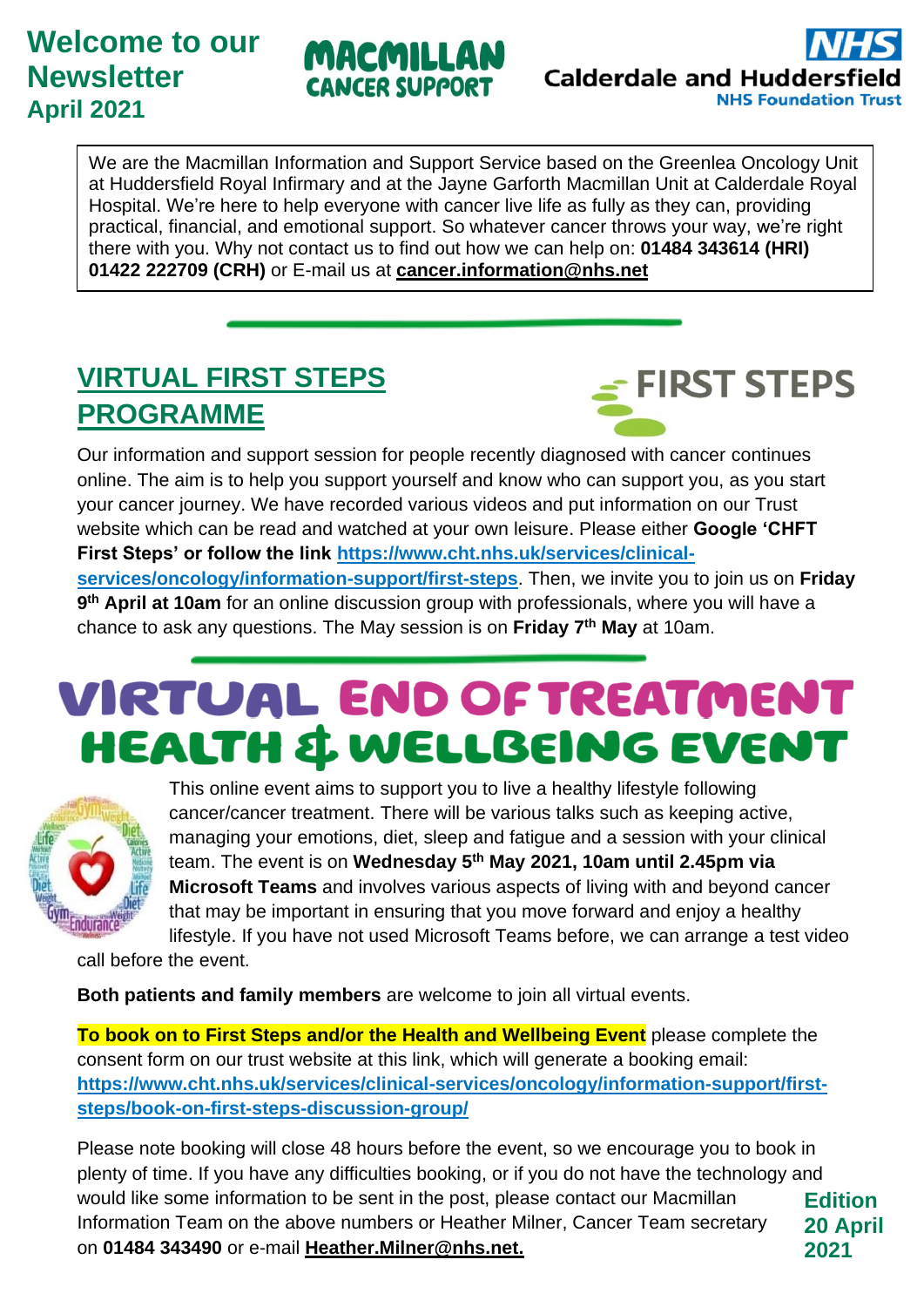#### **PREHABILITATION**

The Macmillan Prehabilitation project continues and Macmillan are funding a third year into 2022. Prehabilitation is a new approach to cancer care which is being used here at Calderdale and Huddersfield and is reporting huge benefits for people diagnosed with cancer.

Prehabilitation is a set of personalised health and well-being interventions to support patients before, during and after cancer



treatment. The main focus is on positive behaviour change including increasing physical activity, nutritional support and psychological well-being, including help to stop smoking and reducing alcohol consumption. Kath, from Halifax took part in an individualised prehabilitation programme last year after her diagnosis of lung cancer. Read her story below.

*"When I was first diagnosed with cancer in July last year, I cried every day, I felt my body was not my own. I was contacted by the Macmillan Lung Cancer Nurse and she put me in touch with the prehabilitation programme. It was just the boost I needed, encouraging me to stay active, as well as supporting me with healthy eating. Afterwards, I felt physically stronger as I was much more active than before. It had a massive effect on my quality of life."*

Support continues to be offered through our Virtual First Steps cancer programme and more one to one support from our Prehabilitation Lead Nicky Hill.

#### **HEADWRAPPERS – Virtual Hair Loss Support**



Our next Virtual Headwrappers Hair Loss Support Session is on **Wednesday 28th April at 11am.** The support session is run via Microsoft Teams. The Charity 'HeadWrappers' is a hair loss advisory service, focusing on alternatives to wigs, helping with scarf tying and teaching practical tips around scalp care. Virtual sessions aim to help people look good and feel more

confident about themselves as they undergo cancer treatments which may cause hair loss. The session gives you the chance to ask any questions. When you register, the charity will also kindly send you a free scarf to practice tying in the virtual session. Please contact us on the above numbers to book a place and we will send you a registration link. Please also have a look at the charity's website to find out more information: www.headwrappers.org





#### **VIRTUAL SUPPORT GROUPS IN APRIL, MAY & JUNE 2021**

**The dates for our online support groups, via Microsoft Teams are: Virtual Macmillan Health Walk Virtual Macmillan Coffee Support Group** 

**Thursday 6 Thursday 3**

**Thursday 1st April 1pm – 2pm Wednesday 21st April 2pm – 3pm Wednesday 19<sup>th</sup> May 2pm – 3pm rd June 1pm – 2pm Wednesday 16th June 2pm – 3pm**

Please contact us to book a place. You will need to have a device with a webcam and microphone, which are built into most laptops/tablets and smartphones.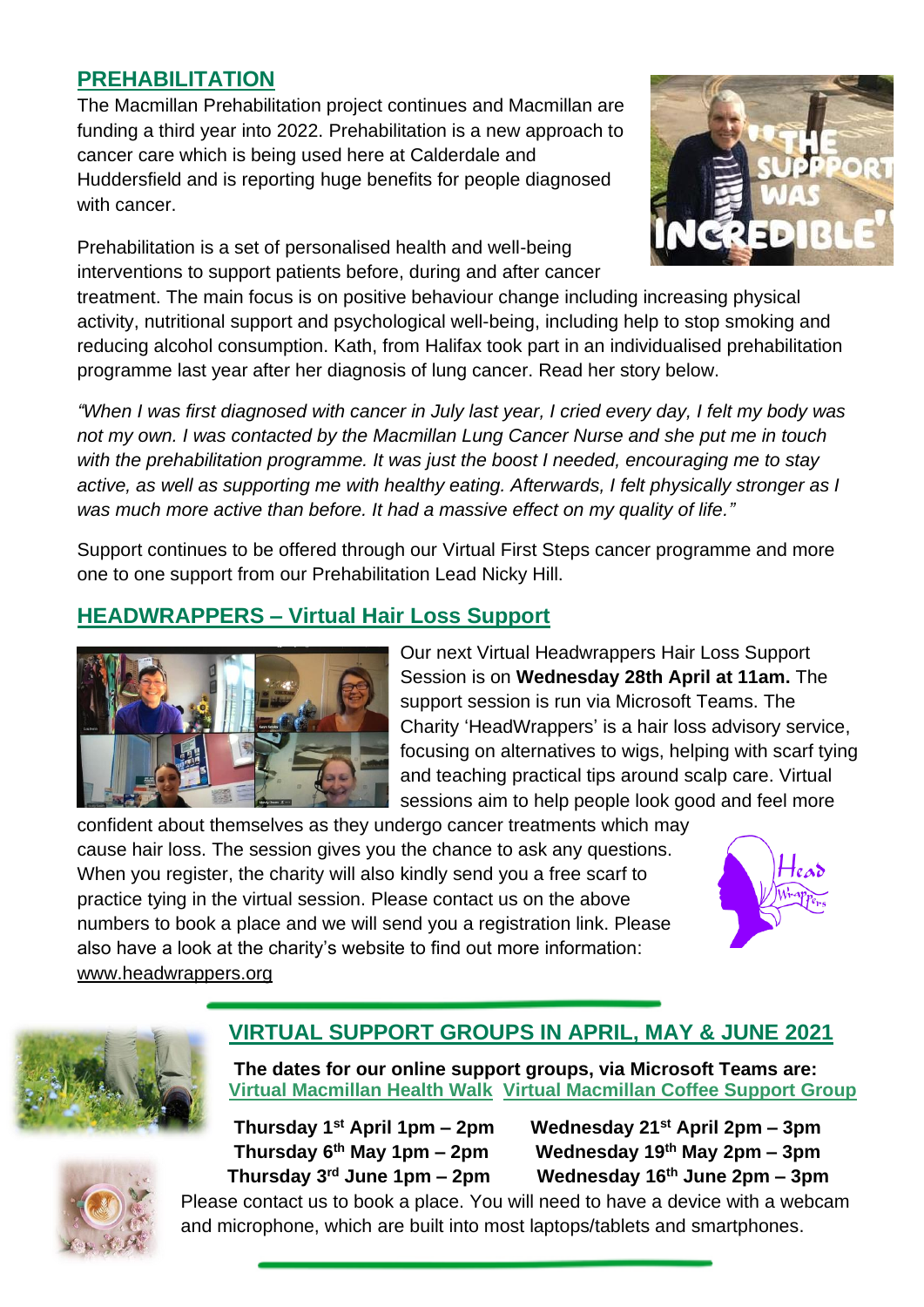# **BOWEL CANCER**<br>AWARENESS MONTH

Bowel cancer is also called colorectal cancer. It affects the [large bowel,](https://www.bowelcanceruk.org.uk/about-bowel-cancer/the-bowel/) which is made up of the colon and rectum. Bowel cancer is the fourth most common cancer in the UK. Over

42,000 people are diagnosed with bowel cancer every year in the UK.

In England, Wales and Northern Ireland people over the age of 60 are invited to take part in bowel cancer screening. From April 2021, the NHS in England will start rolling out bowel screening to people over the age of 50. In Scotland, screening starts from age 50. You'll be invited to take part in screening every two years until you reach the age of 75.

Each of the screening programmes in the UK use home tests, which look for hidden blood in poo. If you're registered with a GP and within the eligible screening age range, a test will be automatically posted to you, so you can complete it in the privacy of your own home.

**[Further information](https://www.gov.uk/government/publications/bowel-cancer-screening-benefits-and-risks)** about the test and how to use it is available to download in 10 different languages including Polish, Urdu, Arabic and Chinese (simplified and traditional). **https://www.gov.uk/government/publications/bowel-cancer-screening-benefits-andrisks**

#### **NUTRITION AND CANCER**

The food you eat during and after cancer treatment can play an important role in your recovery. But cancer and its treatment can sometimes change how and what you're able to eat. A diet that is healthy for one person may not work for someone else. Follow this useful link to search for recipes via symptom and diet types **https://www.mskcc.org/experience/patientsupport/nutrition-cancer**



#### **WHAT IS PANCREATIC CANCER?**

Everyone has a pancreas, unless it has been removed. The pancreas is a large gland behind your stomach; at the back of the tummy (abdomen). Pancreatic cancer develops when cells in the pancreas grow out of control, forming a lump. You might hear this called a tumour or mass. There are different types of pancreatic cancer. Pancreatic cancer affects men and women in the same way. Someone with pancreatic cancer may not have all the symptoms listed below**,**  as the symptoms can vary for each person. The signs and symptoms of pancreatic cancer can include pain in your tummy or back, losing weight without meaning to, indigestion, jaundice, and changes to your bowel habits. These symptoms can be caused by lots of things, and are unlikely to be pancreatic cancer. If you are not feeling well and you have any of these symptoms, speak to your GP to check if there is anything wrong.

#### **Dealing with the emotional impact of pancreatic cancer**

If you have been recently diagnosed or are living with and beyond pancreatic cancer there is some useful information on the pancreatic cancer website:

**https://www.pancreaticcancer.org.uk/information/dealing-with-pancreaticcancer/dealing-with-the-emotional-impact-of-pancreatic-cancer/**

**Pancreatic Cancer**